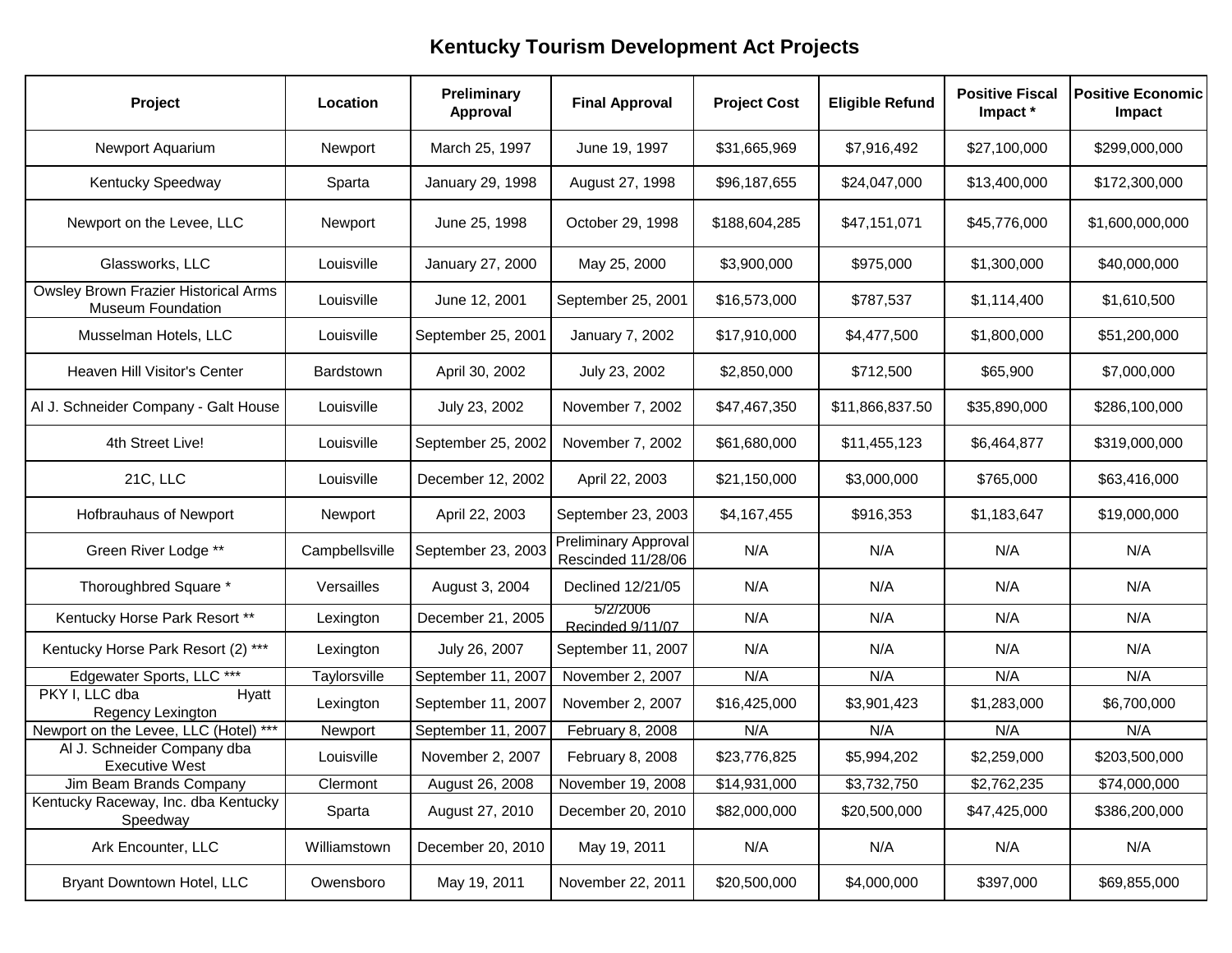| Project                                          | Location     | Preliminary<br>Approval | <b>Final Approval</b> | <b>Project Cost</b> | <b>Eligible Refund</b> | <b>Positive Fiscal</b><br>Impact * | <b>Positive Economic</b><br>Impact |
|--------------------------------------------------|--------------|-------------------------|-----------------------|---------------------|------------------------|------------------------------------|------------------------------------|
| Rare Breed Distilling, LLC                       | Lawrenceberg | November 22, 2011       | April 5, 2012         | \$4,000,000         | \$1,000,000            | \$5,251,000                        | \$80,743,000                       |
| Oak Grove Village at Fort Campbell,<br>Inc. **** | Oak Grove    | February 28, 2012       | N/A                   | N/A                 | N/A                    | N/A                                | N/A                                |
| Bluegrass Boardwalk, Inc ***                     | Louisville   | April 25, 2012          | June 13, 2012         | N/A                 | N/A                    | N/A                                | N/A                                |
| 21c Lexington, LLC                               | Lexington    | August 15, 2012         | December 17, 2012     | \$42,000,000        | \$9,500,000            | \$10,600,000                       | \$133,000,000                      |
| Riverfront Hotel Associates, LP                  | Owensboro    | October 10, 2012        | February 13, 2013     | \$14,610,000        | \$3,535,000            | \$4,242,000                        | \$81,625,500                       |
| Kentucky Kingdom, LLLP                           | Louisville   | January 30, 2013        | April 13, 2013        | \$40,000,000        | \$10,000,000           | \$18,700,000                       | \$419,500,000                      |
| <b>Brown-Forman Corporation</b>                  | Versailles   | August 29, 2013         | October 24, 2013      | \$1,630,000         | \$407,500              | \$886,000                          | \$15,600,000                       |
| Musselman Hotels, LLC (2)                        | Newport      | January 8, 2014         | April 9, 2014         | \$33,065,000        | \$8,900,000            | \$809,100                          | \$122,000,000                      |
| Buffalo Trace Distillery, Inc.                   | Frankfort    | February 12, 2014       | April 9, 2014         | \$2,870,000         | \$717,500              | \$358,000                          | \$10,400,000                       |
| Maker's Mark Distillery, Inc.                    | Loretto      | April 9, 2014           | June 26, 2014         | \$2,025,000         | \$500,000              | \$1,546,000                        | \$26,000,000                       |
| Paducah Convention Hotel, LLC                    | Paducah      | April 9, 2014           | June 26, 2014         | \$18,500,000        | \$4,537,500            | \$5,088,000                        | \$116,000,000                      |
| Somerset Center Hotel, LP                        | Somerset     | July 29, 2014           | December 10, 2014     | \$11,523,750        | \$2,550,000            | \$330,000                          | \$25,000,000                       |
| Ark Encounter, LLC (2)                           | Williamstown | July 29, 2014           | April 25, 2016        | \$73,000,000        | \$18,000,000           | \$22,400,000                       | \$720,000,000                      |
| 638 Madison, LLC                                 | Covington    | November 12, 2014       | April 8, 2015         | \$20,304,500        | \$5,076,125            | \$2,830,000                        | \$111,000,000                      |
| Jim Beam Brands Co.                              | Louisville   | December 10, 2014       | April 8, 2015         | \$5,214,900         | \$1,000,000            | \$180,000                          | \$11,346,000                       |
| Peristyle, LLC                                   | Versailles   | December 10, 2014       | April 8, 2015         | \$6,794,500         | \$1,698,625            | \$1,165,000                        | \$36,973,000                       |
| Kentucky Kingdom, LLLP (Phase 2)                 | Louisville   | January 14, 2015        | May 22, 2015          | \$15,000,000        | \$3,750,000            | \$7,460,000                        | \$128,400,000                      |
| Maker's Mark Distillery, LLC (2)                 | Loretto      | May 22, 2015            | September 9, 2015     | \$4,000,000         | \$1,000,000            | \$234,000                          | \$13,061,000                       |
| Paducah Riverfront Hotel, LP                     | Paducah      | June 10, 2015           | September 9, 2015     | \$18,029,000        | \$4,507,250            | \$5,592,750                        | \$123,000,000                      |
| Paristown Preservation Trust, LLC                | Louisville   | November 20, 2015       | March 4, 2016         | \$33,860,000        | \$6,400,000            | \$7,430,000                        | \$71,580,000                       |
| Rabbit Hole Distilling, LLC                      | Louisville   | November 20, 2015       | March 4, 2016         | \$14,239,500        | \$2,200,000            | \$2,663,000                        | \$23,400,000                       |
| Prizer Point Marina & Resort, LLC                | Cadiz        | December 17, 2015       | April 25, 2016        | \$5,398,000         | \$1,619,400            | \$2,278,000                        | \$39,919,000                       |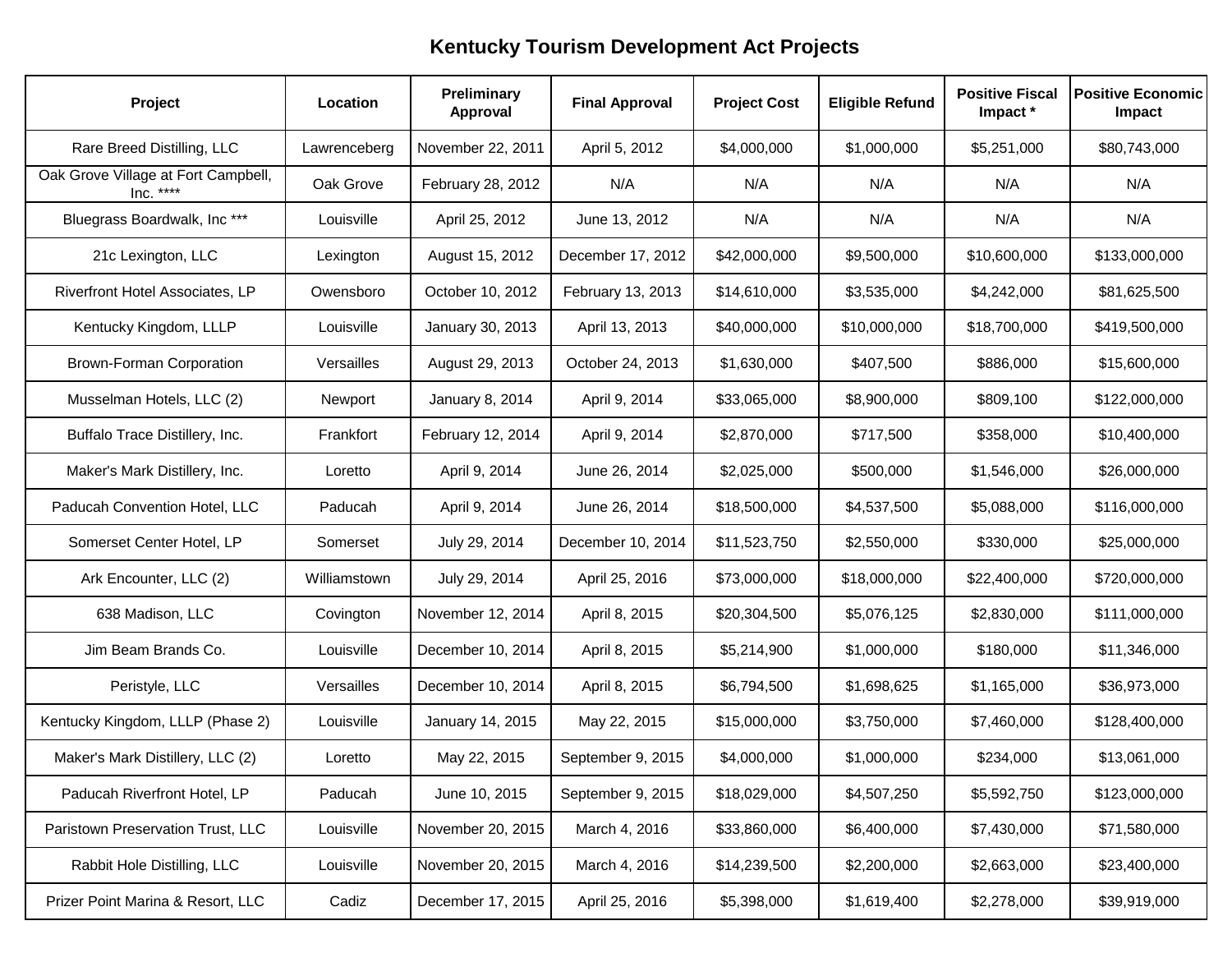| Project                                    | Location          | Preliminary<br>Approval | <b>Final Approval</b> | <b>Project Cost</b> | <b>Eligible Refund</b> | <b>Positive Fiscal</b><br>Impact * | <b>Positive Economic</b><br>Impact |
|--------------------------------------------|-------------------|-------------------------|-----------------------|---------------------|------------------------|------------------------------------|------------------------------------|
| New Riff Distilling, LLC                   | Newport           | June 8, 2016            | September 14, 2016    | \$18,050,000        | \$1,500,000            | \$6,617,000                        | \$81,303,000                       |
| 6 Mile                                     | Henry             | June 8, 2016            | December 6, 2016      | \$10,100,000        | \$1,800,000            | \$600,000                          | \$30,000,000                       |
| Mammoth Camping Resort, LLC                | Cave City         | July 13, 2016           | September 14, 2016    | \$9,000,000         | \$2,250,000            | \$3,526,000                        | \$43,184,000                       |
| <b>Hopkinsville Investment Partners</b>    | Hopkinsville      | September 13, 2017      | December 13, 2017     | \$8,288,000         | \$2,072,000            | \$1,036,000                        | \$56,000,000                       |
| Diageo Americas, Inc.                      | Shelbyville       | October 11, 2017        | December 13, 2017     | \$9,250,336         | \$2,312,584            | \$2,004,000                        | \$52,909,000                       |
| R.M. Haney Distilling Company,<br>$LLC***$ | Paducah           | February 14, 2018       | N/A                   | N/A                 | N/A                    | N/A                                | N/A                                |
| Jim Beam Brands, Co.                       | Clermont          | June 13, 2018           | N/A                   | \$45,000,000        | \$11,250,000           | \$4,593,000                        | \$115,774,000                      |
| <b>Schneider Hotels LLC</b>                | Jefferson         | August 8, 2018          | N/A                   | \$80,000,000        | \$20,000,000           | \$11,100,000                       | \$579,000,000                      |
| Heaven Hill Distilleries, Inc.             | Nelson            | September 12, 2018      | N/A                   | \$17,500,000        | \$4,375,000            | \$2,597,000                        | \$98,000,000                       |
| SACHI, LLC                                 | Louisville        | November 14, 2018       | <b>NA</b>             | \$9,463,331         | \$2,365,832            | NA.                                | <b>NA</b>                          |
| MB Roland Distillery, Inc.                 | Pembroke          | April 10, 2019          | <b>NA</b>             | \$5,725,000         | \$710,000              | <b>NA</b>                          | <b>NA</b>                          |
| Maker's Mark Distillery, Inc.              | Loretto           | May 8, 2019             | August 21, 2019       | \$22,330,000        | \$5,582,500            | \$3,886,000                        | \$100,661,000                      |
| Kentucky Downs, LLC                        | Franklin          | May 8, 2019             | July 17, 2019         | \$17,000,000        | \$4,250,000            | \$6,849,000                        | \$184,000,000                      |
| Main & Wilson, LLC                         | Morehead          | June 19, 2019           | February 19, 2020     | \$26,817,306        | \$6,704,327            | \$4,400,000                        | \$73,800,000                       |
| Churchill Downs Racetrack, LLC             | Louisville        | August 21, 2019         | November 20, 2019     | \$200,000,000       | \$50,000,000           | \$11,000,000                       | \$44,000,000                       |
| 614 Madison YMCA LLC                       | Covington         | August 21, 2019         | December 18, 2019     | \$22,598,250        | \$5,649,563            | \$5,660,000                        | \$61,417,000                       |
| <b>NOTL Property Owner LLC</b>             | Newport, KY       | November 20, 2019       | February 19, 2020     | \$122,835,350       | \$30,708,837           | \$30,708,837                       | \$672,705,000                      |
| Rick and Still, LLC                        | Versailles, KY    | December 18, 2019       | June 17, 2020         | \$6,325,000         | \$1,501,250            | \$3,200,000                        | \$29,428,000                       |
| Louisville Distilling Company*             | Louisville, KY    | December 18, 2019       |                       | \$7,758,940         | \$1,939,735            |                                    |                                    |
|                                            |                   |                         |                       |                     |                        |                                    |                                    |
| American Freedom Distillery, LLC*          | Somerset, KY      | December 18, 2019       |                       | \$25,500,000        | \$6,375,000            |                                    |                                    |
| Lair's Lair, LLC                           | Renfro Valley, KY | July 15, 2020           |                       | \$9,999,000         | \$2,500,000            |                                    |                                    |
| Pratishta, LLC                             | Park City, KY     | July 15, 2020           | November 18, 2020     | \$5,049,715         | \$1,262,429            | \$1,514,915                        | \$15,200,000                       |
| Old Samuels Distilling Company, LLC        | Coxs Creek, KY    | July 15, 2020           |                       | \$16,550,000        | \$4,137,500            |                                    |                                    |
| Astana, LLC                                | Lexington, KY     | July 15, 2020           | November 18, 2020     | \$32,193,684        | \$7,200,000            | \$6,140,000                        | \$82,000,000                       |